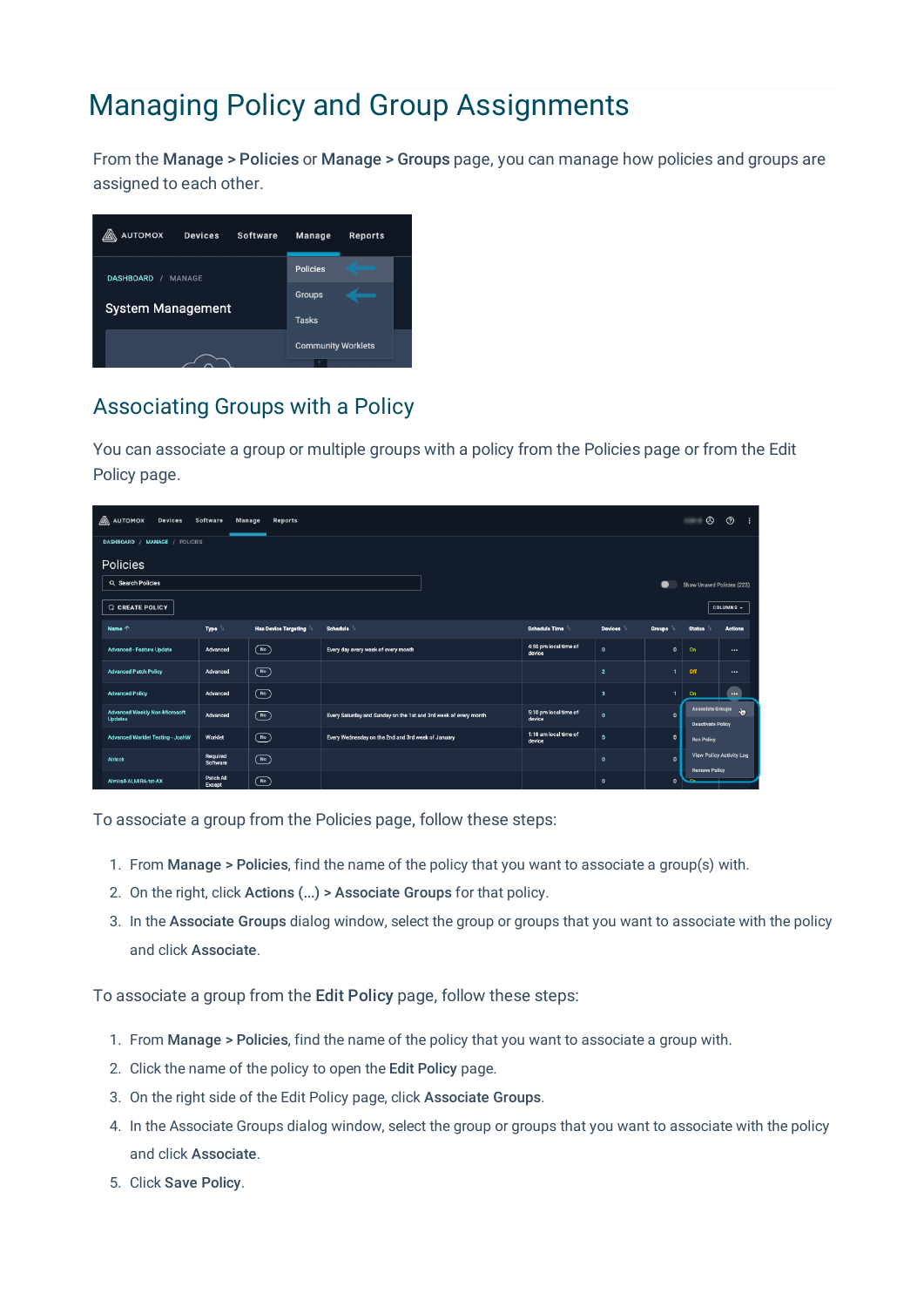### Associating Policies with a Group

You can associate a policy or multiple policies with a group from the Manage > Groups page or from the Edit Group page.

To associate a policy from the Groups page, follow these steps:

- 1. From the Manage > Groups page, find the name of the group that you want to associate a policy with.
- 2. On the right, click Actions > Associate Policies.
- 3. In the Associate Policies dialog window, select the policy or policies that you want to associate with the group and click OK.

To associate policies from the Group editor, follow these steps:

- 1. From the Manage > Groups page, click the name of the group to open the Edit Group page.
- 2. On the right side of the group editor page, click Associate Policies.
- 3. In the Associate Policies dialog window, select the policy or policies that you want to associate with the group and click OK.
- 4. Click Update Group.

#### Removing an Associated Policy from a Group

You can remove a policy from a group from the Edit Group page.

| <b>Edit Group</b><br>$\circledcirc$ |                                      |                    |                  |                 |                      |  |
|-------------------------------------|--------------------------------------|--------------------|------------------|-----------------|----------------------|--|
| <b>INFO</b>                         |                                      |                    |                  | <b>POLICIES</b> | + ASSOCIATE POLICIES |  |
| Group Name*                         | testgroup                            |                    | 回                | <b>Accounts</b> | -                    |  |
| Parent Group*                       | Default                              |                    | $\times$ $\cdot$ |                 |                      |  |
| Scan Interval <sup>*</sup>          | 24 Hours<br>$\overline{\phantom{a}}$ | <b>Group Color</b> |                  |                 |                      |  |
| <b>Notes</b>                        |                                      |                    | 0/500            |                 |                      |  |

- 1. From the Manage > Groups page, click the name of the group to open the Edit Group page.
- 2. Remove an associated policy by clicking on the minus sign ( ) next to the policy name on the right.
- 3. Click Update Group to confirm.

#### Removing an Associated Group from a Policy

You can remove a group from a policy from the Edit Policy page.